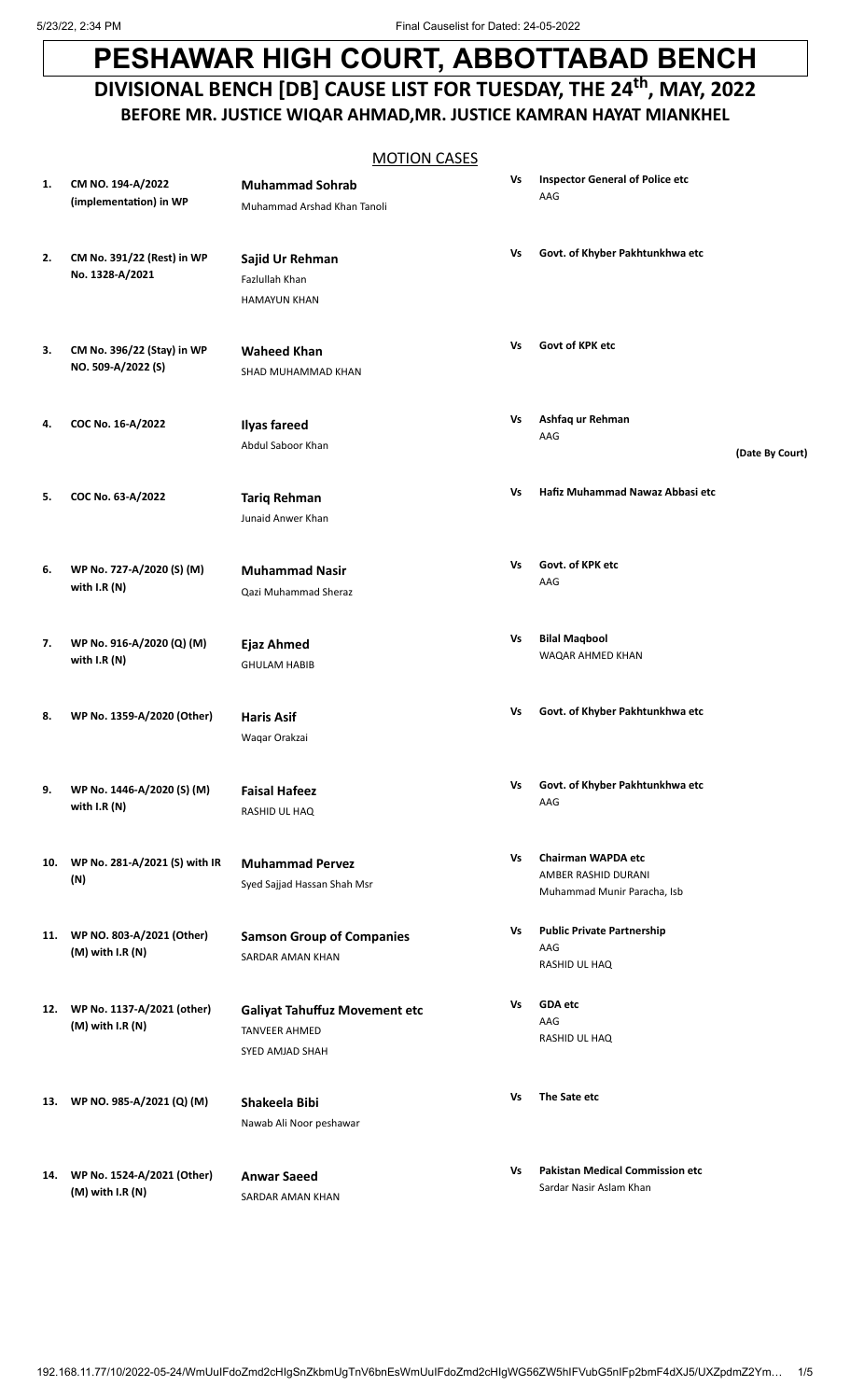5/23/22, 2:34 PM Final Causelist for Dated: 24-05-2022

|     | 15. WP No. 266-A/2022 (Service)                                      | <b>Fatima Masood</b><br>Raheela Mughal                          | Vs | Govt. of Khyber Pakhtunkhwa etc<br>(Date By Court)                          |
|-----|----------------------------------------------------------------------|-----------------------------------------------------------------|----|-----------------------------------------------------------------------------|
| 16. | WP NO. 371-A/2022 (S) (M)<br>with IR (N)                             | Dr. Uzma<br>SYED AMJAD SHAH                                     | Vs | Vice Chancellor Hazara University<br>DAG Abbottabad<br>MUHAMMAD SHOAIB KHAN |
|     | 17. WP No. 472-A/2022 (Other)<br>(M) with CM 308/22 (N)              | Zeeshan Jadoon<br>Waqar Orakzai                                 | Vs | Vice Chancellor, AUST etc<br>(Date By Court)                                |
| 18. | WP No. 575-A/2022 (Other)                                            | <b>Umer Khan</b><br><b>BIBI AMBREEN</b>                         | Vs | Secretary to Govt of KPK etc                                                |
| 19. | WP NO. 590-A/2022<br>(Criminal/22-A)                                 | <b>Haris Swati</b><br>ANILA SHAHZADI                            | Vs | DIG of Police, Hazara Range, Abbottabad etc                                 |
| 20. | WP NO. 594-A/2022<br>(other/Guardianship) with IR<br>& CM No. 400/22 | <b>Mst. Sabreen Sher</b><br>Asma Bangash                        | Vs | Zeeshan Saeed etc                                                           |
|     | 21. WP NO. 599-A/2022 (Other)<br>with IR                             | <b>Abdul Mahroof</b><br>MUHAMMAD SHOAIB KHAN<br>SYED AMJAD SHAH | Vs | <b>Director General Excise and Taxation Department</b><br>Peshawar          |
| 22. | WP NO. 600-A/2022 (S)                                                | <b>Ajmal Khan</b><br>Junaid Anwer Khan                          | Vs | The Commissioner Afghan Refugees etc                                        |
|     | 23. WP NO. 601-A/2022 (Other)<br>with IR                             | M/s Ghulam Dastageer Buliders<br>Junaid Anwer Khan              | Vs | Govt of KPK etc                                                             |
|     | 24. WP NO. 602-A/2022 (F) with<br>I.R                                | Mst. Bibi Nasreen etc<br>MUHAMMAD AMIR SARWAR                   | Vs | <b>Mazob Khan etc</b>                                                       |
| 25. | WP No. 603-A/2022 (F) with IR                                        | Mst. Bibi Nasreen etc<br>MUHAMMAD AMIR SARWAR                   | Vs | <b>Mazob Khan etc</b>                                                       |
| 26. | WP NO. 604-A/2022 (F) with IR                                        | Atiq Ur Rehman<br>In person                                     | Vs | Mst Robash Ur Rehman etc.                                                   |
|     | 27. WP NO. 605-A/2022 (Other)<br>with IR                             | Siraj Hussain<br>SIRAJ HUSSAIN                                  | ٧s | <b>NDMA</b> etc                                                             |
| 28. | CrA No 116-A/2022 (Life) with<br><b>CrM No. /22</b>                  | <b>Gul Muhammad</b><br>QAZI MUHAMMAD ARSHAD                     | Vs | The State etc                                                               |
| 29. | CrA No 78-A/2020 (Acq)                                               | <b>The State</b><br>AAG                                         | Vs | Sadiq                                                                       |
|     | 30. Cr.A No 175-A/2021 (Acq)                                         | <b>Akhtar Rehman</b><br>Hafiz kala khan                         | Vs | <b>The State</b>                                                            |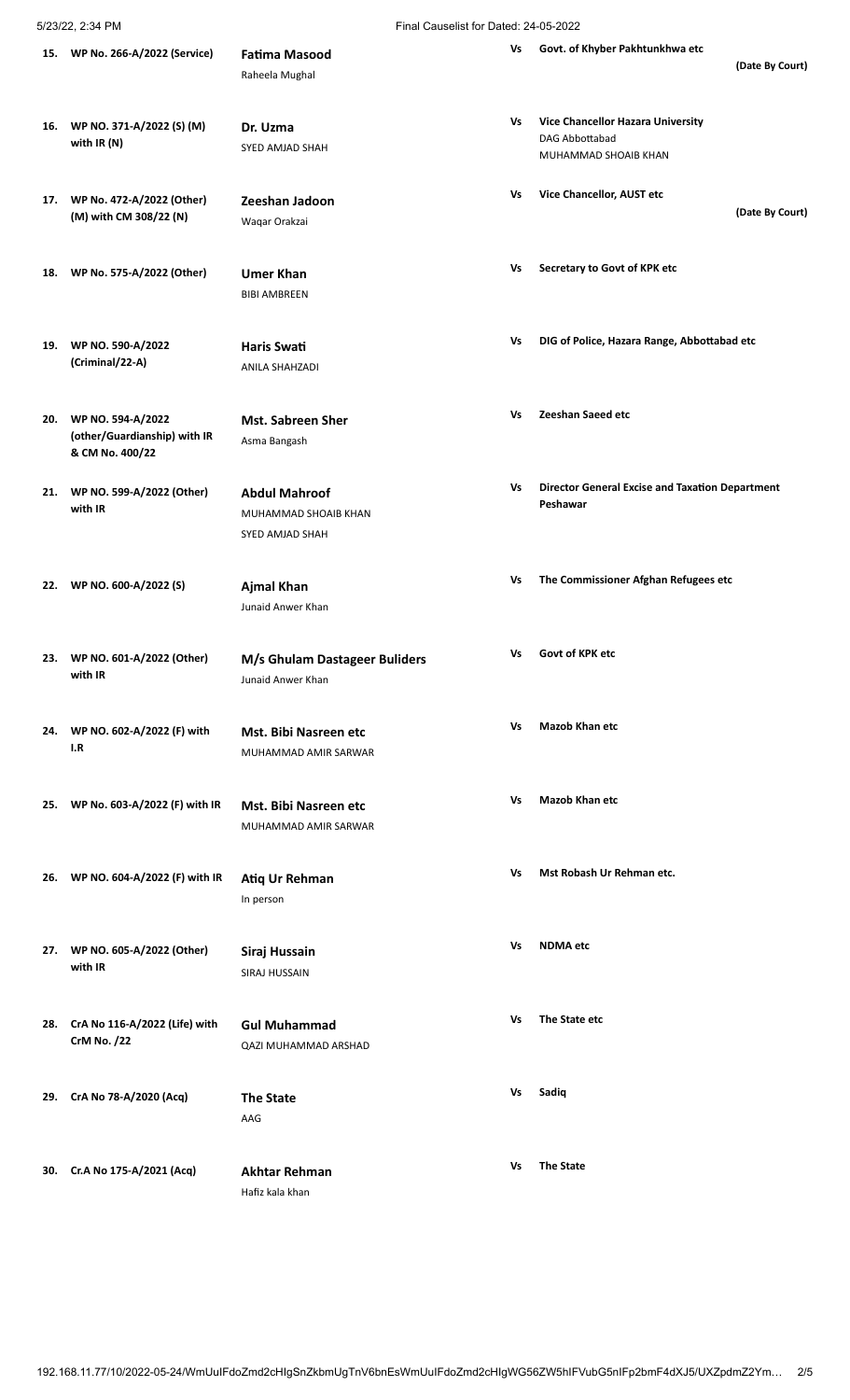## 5/23/22, 2:34 PM Final Causelist for Dated: 24-05-2022

|     | 31. CrA No 17-A/2022 (Acq)       | <b>The State</b>                   | Vs | <b>Israfeel</b>            |                 |
|-----|----------------------------------|------------------------------------|----|----------------------------|-----------------|
|     |                                  | AAG                                |    |                            |                 |
|     |                                  |                                    |    |                            |                 |
|     | 32. Cr.A No 82-A/2022 (Acq)      |                                    | Vs | <b>Abdur Rasheed</b>       |                 |
|     |                                  | <b>State</b>                       |    |                            |                 |
|     |                                  | AAG                                |    |                            |                 |
|     |                                  |                                    |    |                            |                 |
|     | 33. Cr.A No 84-A/2022 (Acq)      | <b>State</b>                       | Vs | Abdullah                   |                 |
|     |                                  | AAG                                |    |                            |                 |
|     |                                  |                                    |    |                            |                 |
|     | 34. Cr.A No 97-A/2022 (Acq)      | Aamir                              | Vs | The State etc              |                 |
|     |                                  | SYED TAUSEEF UL HASSAN SHAH GILANI |    |                            |                 |
|     |                                  |                                    |    |                            |                 |
|     | 35. Cr.A No 99-A/2022 (Acq/15AA) | Aamir                              | Vs | The State etc              |                 |
|     |                                  | SYED TAUSEEF UL HASSAN SHAH GILANI |    |                            |                 |
|     |                                  |                                    |    |                            |                 |
|     |                                  |                                    |    |                            |                 |
|     |                                  | <b>CRIMINAL APPEALS NOTICE</b>     |    |                            |                 |
| 1.  | Cr.A No 99-A/2019 (Death         | <b>Javed Awan</b>                  | ٧s | <b>The State</b><br>AAG    |                 |
|     | Appeal)                          | WAJIH UR REHMAN KHAN               |    | Yasir Rafique Awan         |                 |
|     |                                  |                                    |    |                            | (Date By Court) |
| 2.  | M.Reference No 05-A/2019         | <b>The State</b>                   | Vs | <b>Javed Awan</b>          |                 |
|     |                                  | AAG                                |    | wajih ur Rehman khan Swati | (Date By Court) |
|     |                                  |                                    |    |                            |                 |
| 3.  | Cr.A No 96-A/2019 (S.S)          | <b>Javed Awan</b>                  | Vs | <b>The State</b>           |                 |
|     |                                  | wajih ur Rehman khan Swati         |    | Yasir Rafique Awan         |                 |
|     |                                  |                                    |    | AAG                        |                 |
|     |                                  |                                    |    |                            | (Date By Court) |
|     | 4. CrA No 190-A/2019 (Death)     | <b>Muhammad Amin</b>               | ٧s | <b>The State</b><br>AAG    |                 |
|     |                                  | Noman Malik                        |    |                            |                 |
|     |                                  |                                    |    |                            |                 |
| 5.  | M Ref No 04-A/2019 in CrA No     | <b>The State</b>                   | Vs | <b>Muhmmad Amin</b>        |                 |
|     | 190-A/2019                       | AAG                                |    | Noman Malik                |                 |
|     |                                  |                                    |    |                            |                 |
| 6.  | CrA No 244-A/2019 (Death)        | <b>Naveed</b>                      | Vs | <b>The State</b>           |                 |
|     |                                  | SHAD MUHAMMAD KHAN                 |    | AAG                        |                 |
|     |                                  |                                    |    |                            |                 |
| 7.  | M.Ref No 08-A2019 in CrA         | <b>Naveed</b>                      | Vs | <b>The State</b>           |                 |
|     | 244-A/2019                       | AAG                                |    |                            |                 |
|     |                                  | SHAD MUHAMMAD KHAN                 |    |                            |                 |
|     |                                  |                                    |    |                            |                 |
|     |                                  |                                    | Vs | <b>The State</b>           |                 |
| 8.  | CrA No 245-A/2019 (S.S)          | <b>Naveed</b>                      |    | AAG                        |                 |
|     |                                  | SHAD MUHAMMAD KHAN                 |    |                            |                 |
|     |                                  |                                    |    |                            |                 |
| 9.  | CrA No 119-A/2018 (Life)         | <b>Ahmed Mehmood</b>               | Vs | <b>The State</b><br>AAG    |                 |
|     |                                  | FIZA AHMED NIZAMI                  |    | YASIR ZAHOOR ABBASI        |                 |
|     |                                  |                                    |    | <b>OWAIS KHAN ALIZAI</b>   |                 |
| 10. | CrR No 08-A2018                  | <b>Qasim Zahoor</b>                | Vs | <b>Ahmed Mehmood</b>       |                 |
|     |                                  | YASIR ZAHOOR ABBASI                |    | AAG<br>FIZA AHMED NIZAMI   |                 |
|     |                                  | <b>OWAIS KHAN ALIZAI</b>           |    |                            |                 |
|     |                                  |                                    |    |                            |                 |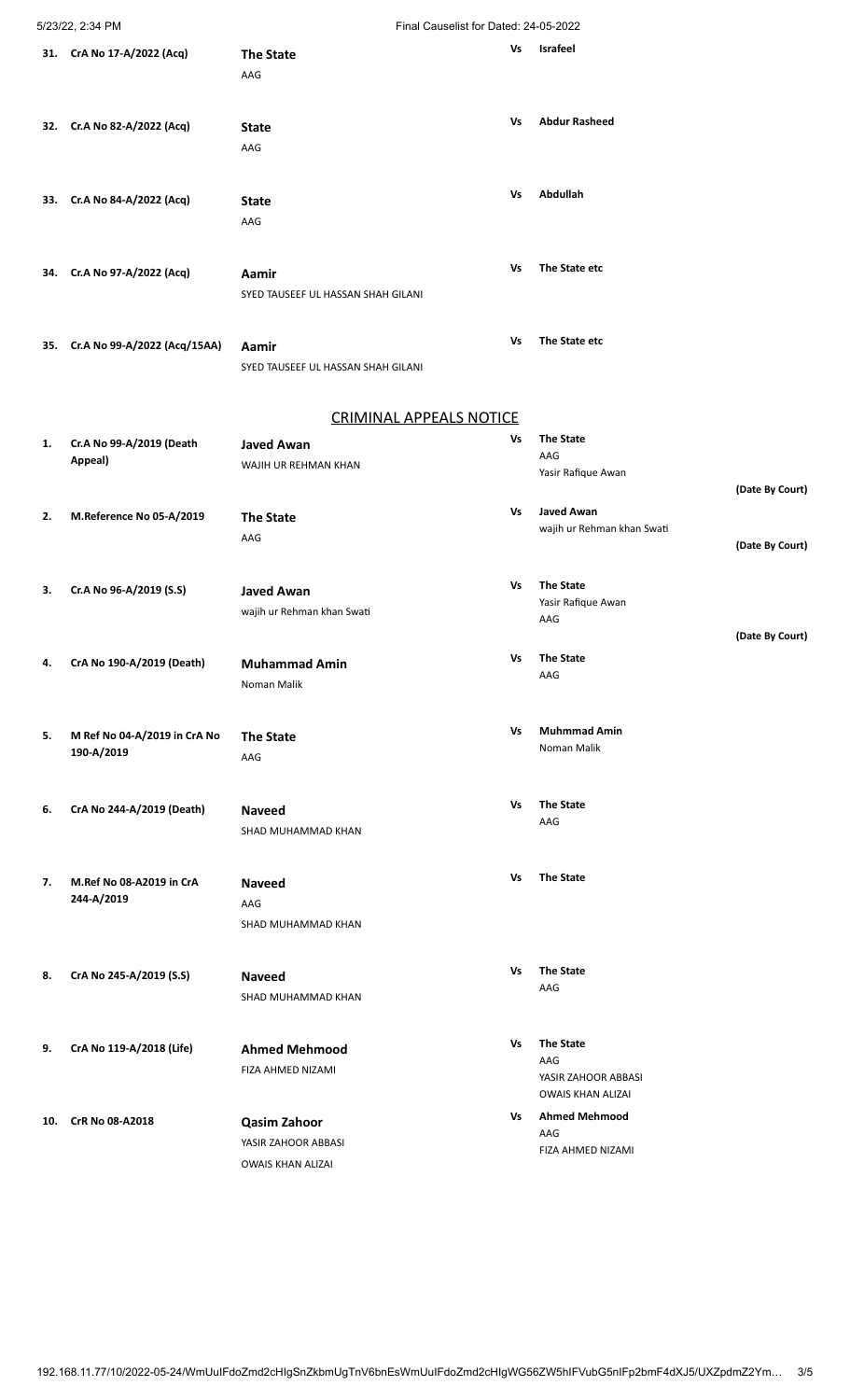| Final Causelist for Dated: 24-05-2022 |  |
|---------------------------------------|--|
|                                       |  |

|     | 5/23/22, 2:34 PM             |                                                                  | Final Causelist for Dated: 24-05-2022 |                                                        |  |  |
|-----|------------------------------|------------------------------------------------------------------|---------------------------------------|--------------------------------------------------------|--|--|
| 11. | CrA No 59-A/2019 (Life)      | Yasir<br>In person                                               | Vs                                    | <b>The State</b><br>AAG                                |  |  |
| 12. | JCrA No 92-A/2019 (Life)     | <b>Muhammad Saeed</b><br>MASOOD AZHAR                            | Vs                                    | <b>The State</b><br>AAG                                |  |  |
| 13. | JCrA No 93-A/2019 (S.S/15AA) | <b>Muhammad Saeed</b><br>MASOOD AZHAR                            | Vs                                    | <b>The State</b>                                       |  |  |
| 14. | CrA No 125-A/2019 (Life)     | <b>Muhammad Saeed</b><br>MAZHAR FAROOQ                           | Vs                                    | <b>The State</b>                                       |  |  |
| 15. | CrA No 126-A/2019 (S.S/15AA) | <b>Muhammad Saeed</b><br>SYED ZIA ABBAS<br>MAZHAR FAROOQ         | Vs                                    | <b>The State</b><br>AAG                                |  |  |
| 16. | Cr.A No 208-A/2019 (Life)    | <b>Fateh khan</b><br><b>GHULAM YOUNAS</b><br>SYED ALI RAZZA SHAH | Vs                                    | <b>Mohammad Zahid</b><br>AAG                           |  |  |
| 17. | CrA No 209-A/2019 (S.S)      | <b>Fateh Khan</b><br>SYED ALI RAZZA SHAH                         | Vs                                    | <b>The State</b><br>AAG                                |  |  |
| 18. | JCrA No 216-A/2019 (Life)    | <b>Muhammad Azam</b><br><b>FARAZ AHMED</b>                       | Vs                                    | <b>The State</b><br>AAG                                |  |  |
| 19. | JCrA No 284-A/2019 (Life)    | <b>Muhammad Sajid</b><br>Mazhar Khan Jadoon                      | Vs                                    | <b>The State</b><br>AAG<br><b>TANVEER AHMED DIN</b>    |  |  |
| 20. | JCrA No 285-A2019 (SS)       | <b>Muhammad Sajid</b><br>Mazhar Khan Jadoon                      | Vs                                    | <b>The State</b><br>AAG                                |  |  |
| 21. | CrR 37-A/2019                | Umar khan<br>TANVEER AHMED DIN                                   | Vs                                    | <b>Muhammad Sajid</b><br>AAG<br>Mazhar Khan Jadoon     |  |  |
| 22. | CrA No 277-A/2019 (Acq)      | <b>Umer khan</b><br><b>TANVEER AHMED DIN</b>                     | Vs                                    | Muhammad Iqbal<br>AAG                                  |  |  |
| 23. | CrA No 292-A/2019 (Life)     | <b>Sarfaraz</b><br>wajih ur Rehman khan Swati                    | Vs                                    | <b>The State</b><br>AAG<br><b>SALIM KHALIL</b>         |  |  |
| 24. | CrR No 38-A/2019             | <b>Mst Zarbano</b><br>Saleem Khalil Marwat                       | Vs                                    | <b>The State</b><br>AAG<br>wajih ur Rehman khan Swati  |  |  |
| 25. | CrA No 431-A/2019 (Life)     | <b>Muhammad Safdar</b><br>QAZI MUHAMMAD ARSHAD                   | Vs                                    | <b>The State</b><br>AAG<br>ABDUR RAZAQ CHUGHTAI        |  |  |
| 26. | CrR No 69-A2019              | Kashif<br>ABDUR RAZAQ CHUGHTAI                                   | Vs                                    | <b>The State</b><br>AAG<br><b>QAZI MUHAMMAD ARSHAD</b> |  |  |